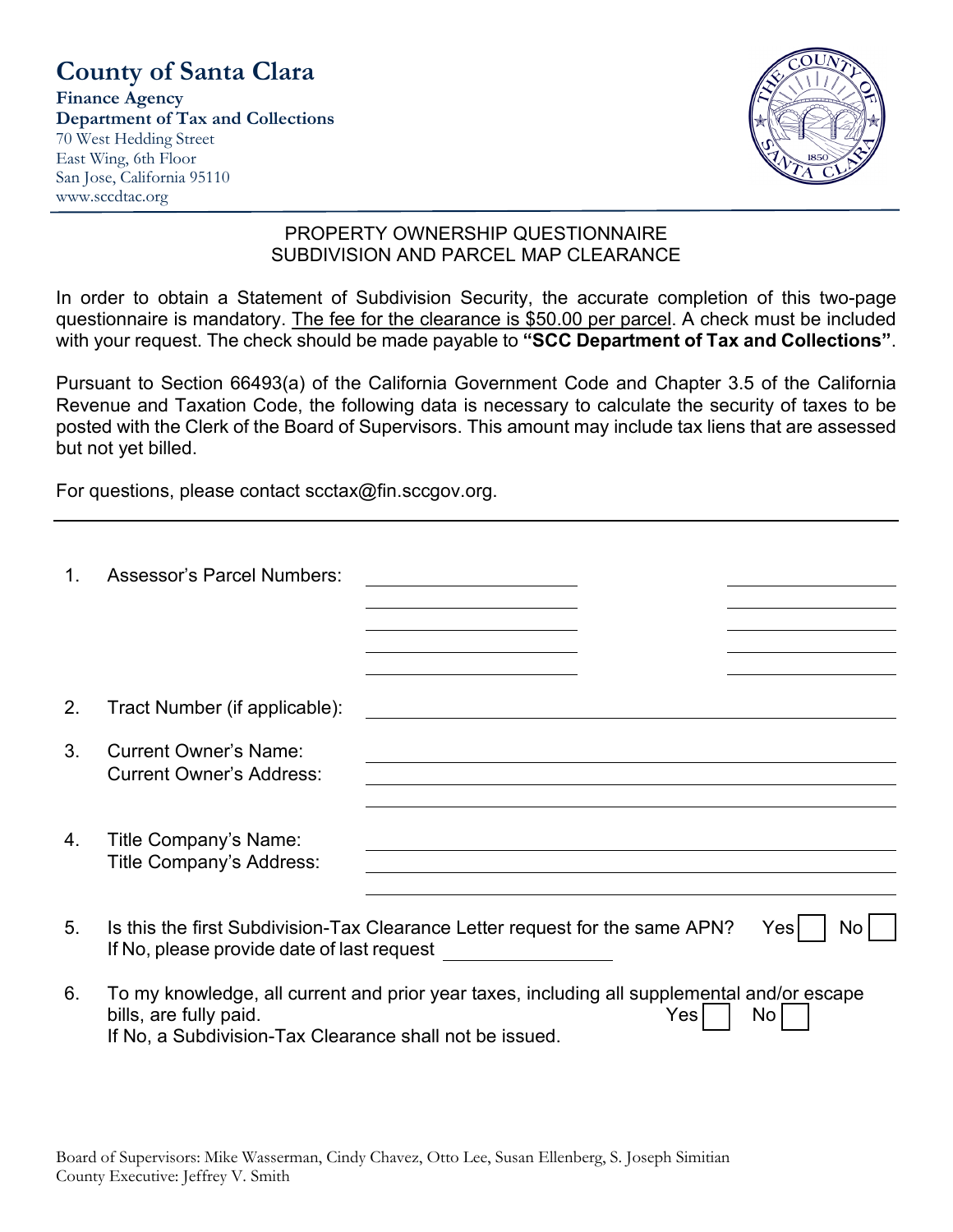#### **County of Santa Clara Finance Agency Department of Tax and Collections** 70 West Hedding Street East Wing, 6th Floor San Jose, California 95110 www.sccdtac.org



| Have any subdivision maps been recorded in the past 2 years?                    | $\mathsf{Yes} \begin{array}{ c } \hline \end{array} \mathsf{No} \begin{bmatrix} \ \hline \ \ \end{array}$ |  |
|---------------------------------------------------------------------------------|-----------------------------------------------------------------------------------------------------------|--|
| If Yes, list the date any subdivision maps were recorded in the last two years. |                                                                                                           |  |

8. Have there been any changes in ownership in the last 4 years? Yes  $|$  No  $|$ If Yes, complete the following for the last four years. Include sales price for each APN separately.

| <b>APN</b> | Date of<br>Transfer | Deed Number | New Owner | <b>Sales Price</b> |
|------------|---------------------|-------------|-----------|--------------------|
|            |                     |             |           |                    |
|            |                     |             |           |                    |
|            |                     |             |           |                    |

9. Have there been any Notices of Completion for any construction permits within the past 2 vears for this parcel(s)? Yes  $\Box$  No  $\Box$ vears for this parcel(s)?

| years. | Date of Completion                                                                                                                                                     | <b>New Assessed Value</b>                         |
|--------|------------------------------------------------------------------------------------------------------------------------------------------------------------------------|---------------------------------------------------|
|        |                                                                                                                                                                        |                                                   |
| 10.    | Have there been any parcel number changes in the last 5 years?<br>If Yes, complete the following information for the last five years.<br>Old Parcel Number/Fiscal Year | Yes  <br>No l<br>New Parcel Number(s)/Fiscal Year |